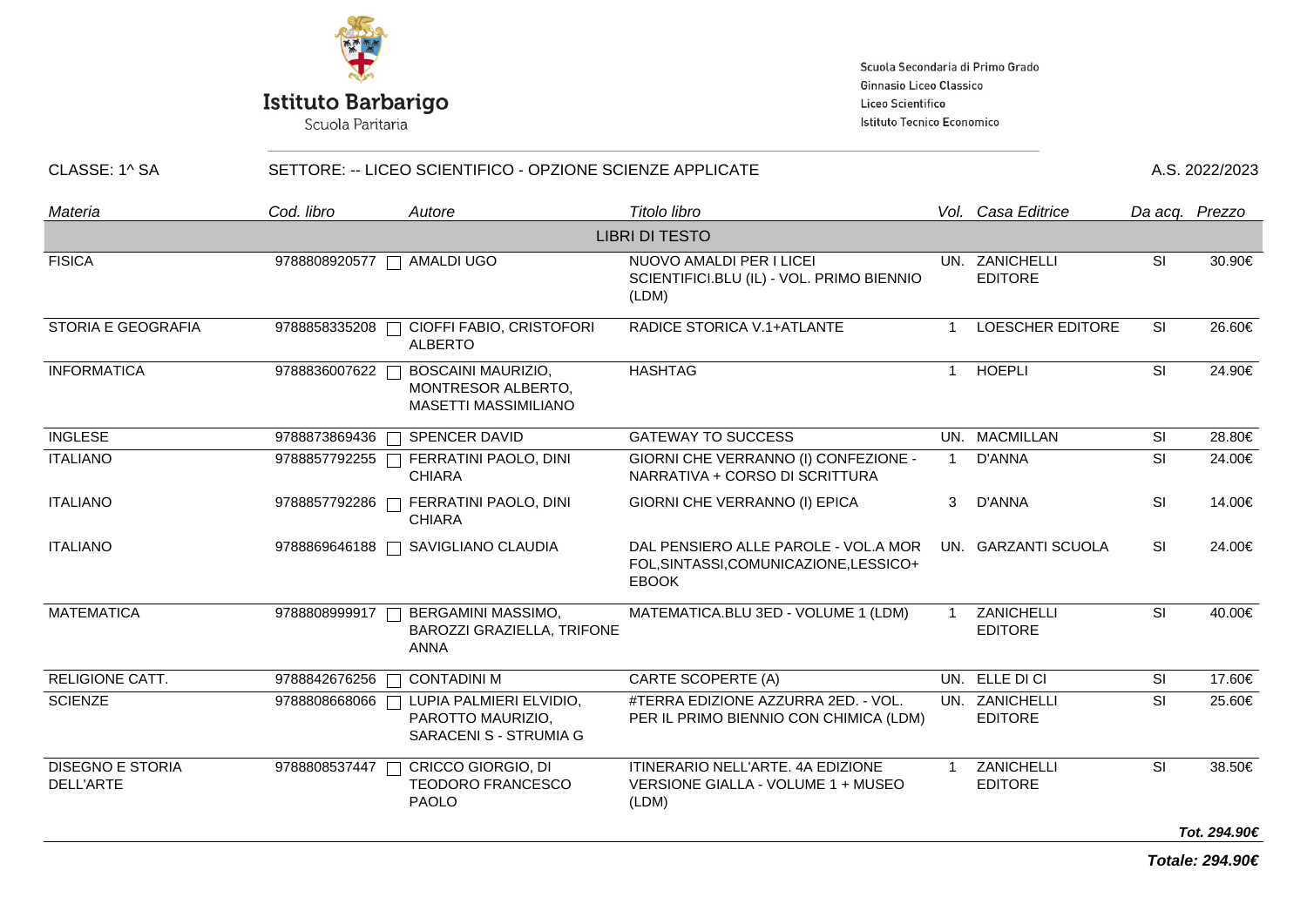

# **Istituto Barbarigo**<br>Scuola Paritaria

Scuola Secondaria di Primo Grado Ginnasio Liceo Classico Liceo Scientifico Istituto Tecnico Economico

| CLASSE: 2^ SA                        | SETTORE: -- LICEO SCIENTIFICO - OPZIONE SCIENZE APPLICATE |                                                                                |                                                                                 |                |                                   | A.S. 2022/2023           |                |  |
|--------------------------------------|-----------------------------------------------------------|--------------------------------------------------------------------------------|---------------------------------------------------------------------------------|----------------|-----------------------------------|--------------------------|----------------|--|
| Materia                              | Cod. libro                                                | Autore                                                                         | Titolo libro                                                                    |                | Vol. Casa Editrice                |                          | Da acq. Prezzo |  |
|                                      |                                                           |                                                                                | <b>LIBRI DI TESTO</b>                                                           |                |                                   |                          |                |  |
| <b>SCIENZE</b>                       | 9788808573407                                             | SADAVA DAVID, HILLIS DAVID,<br><b>HELLER C - HACKER S</b>                      | NUOVA BIOLOGIA.BLU 2ED. (LA) - LA<br>BIOSFERA E LA CELLULA PLUS (LDM)           |                | UN. ZANICHELLI<br><b>EDITORE</b>  | SI                       | 21.90€         |  |
| <b>STORIA E GEOGRAFIA</b>            | 9788824779135                                             | PARISI GIUSI, RIZZO DANIELA                                                    | <b>GEOSTORIA CON METODO</b>                                                     |                | 2 A. MONDADORI<br><b>SCUOLA</b>   | SI                       | 27.10€         |  |
| <b>INFORMATICA</b>                   | 9788836007622                                             | <b>BOSCAINI MAURIZIO,</b><br>MONTRESOR ALBERTO,<br><b>MASETTI MASSIMILIANO</b> | <b>HASHTAG</b>                                                                  | $\overline{1}$ | <b>HOEPLI</b>                     | SI                       | 24.90€         |  |
| <b>INGLESE</b>                       | 9788853018786                                             | THOMAS A O'DELL F,<br><b>GREENWOOD A BRELSTAFF</b><br>T, ZANELLA A MAXWELL C   | IN TIME - STUDENT'S BOOK & WORKBOOK 2 2<br>+ TAVOLA DEI VERBI +                 |                | <b>CIDEB - BLACK CAT</b>          | <b>SI</b>                | 29.70€         |  |
| <b>ITALIANO</b>                      | 9788824755085                                             | <b>BOTTA NERELLA</b>                                                           | CHE MONDI POSSA APRIRTI                                                         |                | 2 A. MONDADORI<br><b>SCUOLA</b>   | <b>SI</b>                | 21.30€         |  |
| <b>MATEMATICA</b>                    | 9788808507617                                             | BERGAMINI MASSIMO,<br><b>BAROZZI GRAZIELLA</b>                                 | MATEMATICA.BLU 2ED. - VOLUME 2 (LDM)                                            | $2^{\circ}$    | ZANICHELLI<br><b>EDITORE</b>      | SI                       | 40.60€         |  |
| <b>DISEGNO E STORIA</b><br>DELL'ARTE | 9788808437846                                             | CRICCO GIORGIO, DI<br><b>TEODORO FRANCESCO</b><br>PAOLO                        | ITINERARIO NELL'ARTE 4A EDIZIONE<br>VERSIONE GIALLA - VOLUME 2 + MUSEO<br>(LDM) | $2^{\circ}$    | ZANICHELLI<br><b>EDITORE</b>      | $\overline{\mathsf{SI}}$ | 37.10€         |  |
|                                      |                                                           |                                                                                |                                                                                 |                |                                   |                          | Tot. 202.60€   |  |
|                                      |                                                           |                                                                                | LIBRI GIÀ IN USO DALL'ANNO PRECEDENTE                                           |                |                                   |                          |                |  |
| <b>FISICA</b>                        | 9788808920577                                             | AMALDI UGO                                                                     | NUOVO AMALDI PER I LICEI<br>SCIENTIFICI.BLU (IL) - VOL. PRIMO BIENNIO<br>(LDM)  |                | UN. ZANICHELLI<br><b>EDITORE</b>  | <b>NO</b>                | 30.90€         |  |
| <b>ITALIANO</b>                      | 9788808092083                                             | MANZONI A.                                                                     | PROMESSI SPOSI SECONDA EDIZIONE                                                 |                | UN. ZANICHELLI<br><b>EDITORE</b>  | <b>NO</b>                | 33.80€         |  |
| <b>ITALIANO</b>                      | 9788869104084                                             | LUCA SERIANNI, VALERIA<br>DELLA VALLE, GIUSEPPE<br><b>PATOTA</b>               | ITALIANO PLURALE EDIZIONE VERDE CON<br><b>IMPARAFACILE</b>                      |                | UN. B.MONDADORI                   | <b>NO</b>                | 26.80€         |  |
| <b>ITALIANO</b>                      | 9788824744805                                             | CIOCCA, FERRI                                                                  | NARRAMI O MUSA - NUOVA EDIZIONE                                                 |                | UN. A. MONDADORI<br><b>SCUOLA</b> | <b>NO</b>                | 29.30€         |  |

RELIGIONE CATT. 9788842676256 CONTADINI M CARTE SCOPERTE (A) UN. ELLE DI CI NO 17.60€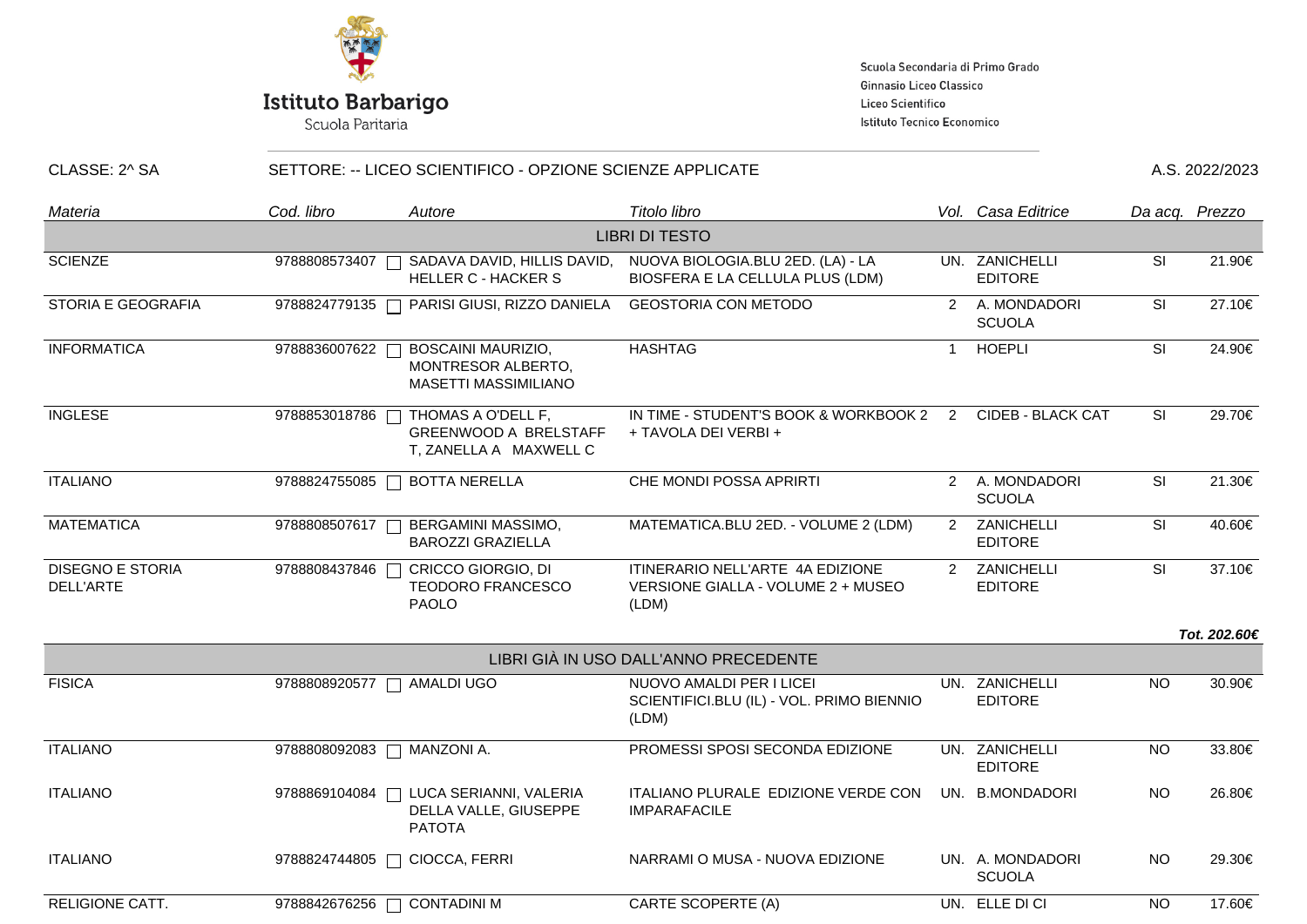#### **Tot. 138.40€**

**Totale: 341.00€**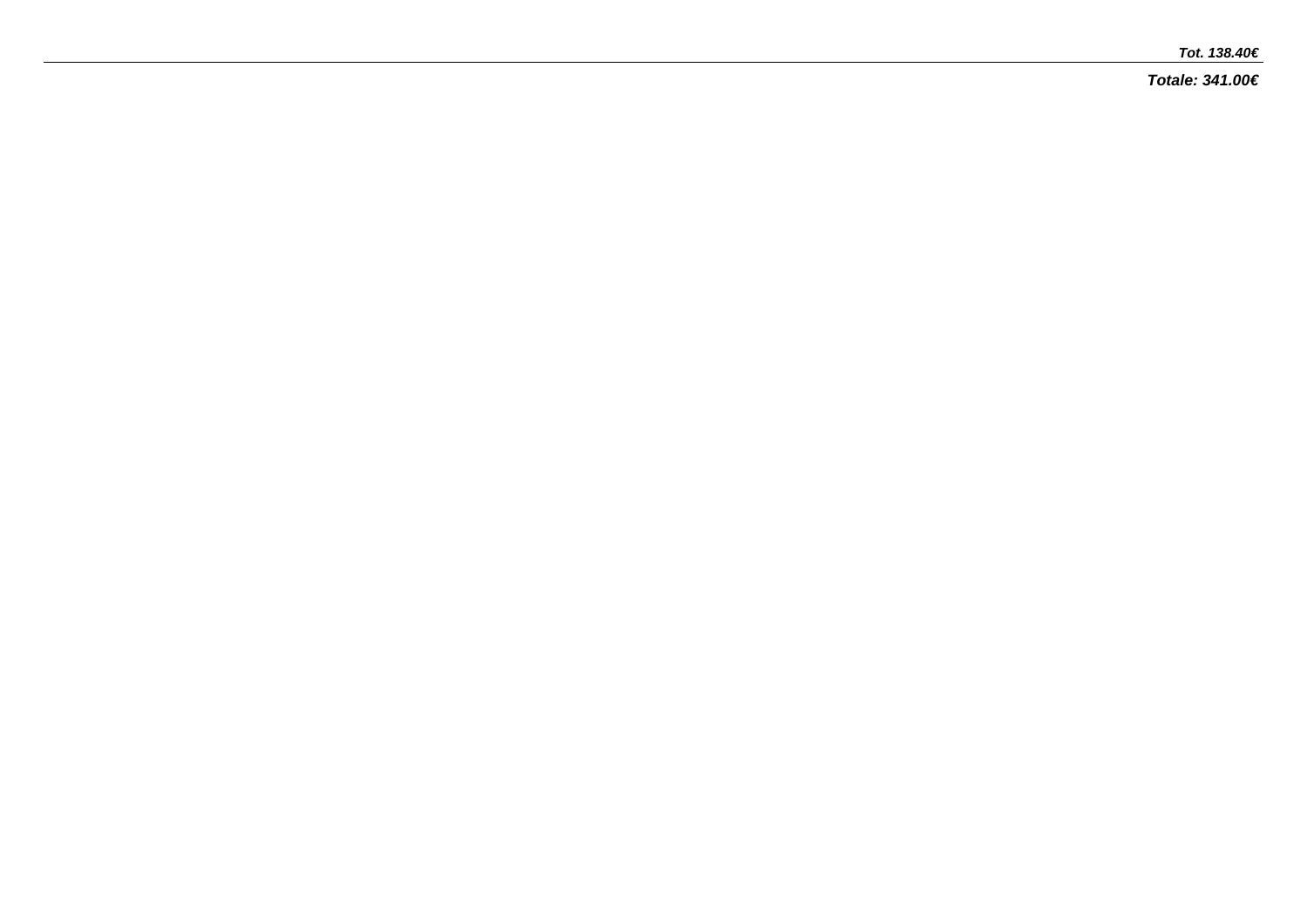

Scuola Paritaria

Scuola Secondaria di Primo Grado Ginnasio Liceo Classico Liceo Scientifico Istituto Tecnico Economico

| CLASSE: 3^ SA                        | SETTORE: -- LICEO SCIENTIFICO - OPZIONE SCIENZE APPLICATE |                                                                                         |                                                                                        |               | A.S. 2022/2023                            |           |                |
|--------------------------------------|-----------------------------------------------------------|-----------------------------------------------------------------------------------------|----------------------------------------------------------------------------------------|---------------|-------------------------------------------|-----------|----------------|
| Materia                              | Cod. libro                                                | Autore                                                                                  | Titolo libro                                                                           |               | Vol. Casa Editrice                        |           | Da acq. Prezzo |
|                                      |                                                           |                                                                                         | <b>LIBRI DI TESTO</b>                                                                  |               |                                           |           |                |
| <b>SCIENZE</b>                       |                                                           | 9788808739162   SADAVA DAVID, HILLIS DAVID,<br><b>HELLER C - HACKER S</b>               | NUOVA BIOLOGIA.BLU 2ED. (LA) - IL CORPO<br><b>UMANO PLUS (LDM)</b>                     | $\mathcal{P}$ | ZANICHELLI<br><b>EDITORE</b>              | <b>SI</b> | 30.00€         |
| <b>SCIENZE</b>                       |                                                           | 9788808509086   POSCA VITO, FIORANI TIZIANA                                             | CHIMICA PIU - DALLA MOLE ALLA<br>NOMENCLATURA (LDM)                                    |               | ZANICHELLI<br><b>EDITORE</b>              | SI        | 24.30€         |
| <b>FILOSOFIA</b>                     |                                                           | 9788839524522   ABBAGNANO, FORNERO                                                      | <b>CON-FILOSOFARE 1</b>                                                                |               | PARAVIA                                   | <b>SI</b> | 36.20€         |
| <b>FISICA</b>                        |                                                           | 9788808938060   AMALDI UGO                                                              | NUOVO AMALDI PER I LICEI<br>SCIENTIFICI.BLU (IL) 3ED. - VOL. 1 (LDM)                   |               | ZANICHELLI<br><b>EDITORE</b>              | SI        | 34.40€         |
| <b>INFORMATICA</b>                   | 9788808709110                                             | <b>TIBONE FEDERICO</b>                                                                  | PROGETTARE E PROGRAMMARE - VOL. 2<br>CON PYTHON (LDM)                                  | 2             | ZANICHELLI<br><b>EDITORE</b>              | SI        | 23.40€         |
| <b>INGLESE</b>                       | 9788873869504                                             | SPENCER DAVID                                                                           | <b>GATEWAY TO SUCCESS</b>                                                              |               | UN. MACMILLAN                             | SI        | 30.75€         |
| <b>INGLESE</b>                       | 9788843420599                                             | CATTANEO ARTURO, DE<br><b>FLAVIIS DONATELLA</b>                                         | LITERARY JOURNEYS                                                                      |               | <b>CARLO SIGNORELLI</b><br><b>EDITORE</b> | <b>SI</b> | 29.40€         |
| <b>ITALIANO</b>                      |                                                           | 9788824776561   PRANDI STEFANO                                                          | VITA IMMAGINATA (LA)                                                                   |               | A. MONDADORI<br><b>SCUOLA</b>             | <b>SI</b> | 50.00€         |
| <b>MATEMATICA</b>                    | 9788808988874                                             | BERGAMINI MASSIMO,<br>BAROZZI GRAZIELLA, TRIFONE CONF. 3 CON TUTOR (LDM)<br><b>ANNA</b> | MANUALE BLU 2.0 DI MATEMATICA 3ED. -                                                   |               | ZANICHELLI<br><b>EDITORE</b>              | SI        | 39.60€         |
| <b>STORIA</b>                        | 9788857791807                                             | <b>CODOVINI</b>                                                                         | EFFETTO DOMINO V.1+EDUCAZ. CIVICA                                                      |               | D'ANNA                                    | SI        | 26.40€         |
| <b>DISEGNO E STORIA</b><br>DELL'ARTE | 9788808649751                                             | <b>CRICCO GIORGIO, DI</b><br><b>TEODORO FRANCESCO</b><br><b>PAOLO</b>                   | <b>ITINERARIO NELL'ARTE 4A EDIZIONE</b><br>VERSIONE GIALLA - VOLUME 3 + MUSEO<br>(LDM) | $\mathcal{R}$ | ZANICHELLI<br><b>EDITORE</b>              | SI        | 44.50€         |
|                                      |                                                           |                                                                                         |                                                                                        |               |                                           |           | Tot. 368.95€   |
|                                      |                                                           |                                                                                         | LIBRI GIÀ IN USO DALL'ANNO PRECEDENTE                                                  |               |                                           |           |                |
| RELIGIONE CATT.                      | 9788842676256                                             | <b>CONTADINI M</b>                                                                      | CARTE SCOPERTE (A)                                                                     |               | UN. ELLE DI CI                            | <b>NO</b> | 17.60€         |
|                                      |                                                           |                                                                                         |                                                                                        |               |                                           |           | Tot. 17.60€    |
|                                      |                                                           |                                                                                         | <b>LIBRI CONSIGLIATI</b>                                                               |               |                                           |           |                |

DIRITTO ED ECONOMIA 9788800354752 ZAGREBELSKY GUSTAVO, TRUCCO CRISTINA, BACCELI GIUSEPPE A SCUOLA DI DEMOCRAZIA UN. LE MONNIER NO 28.30€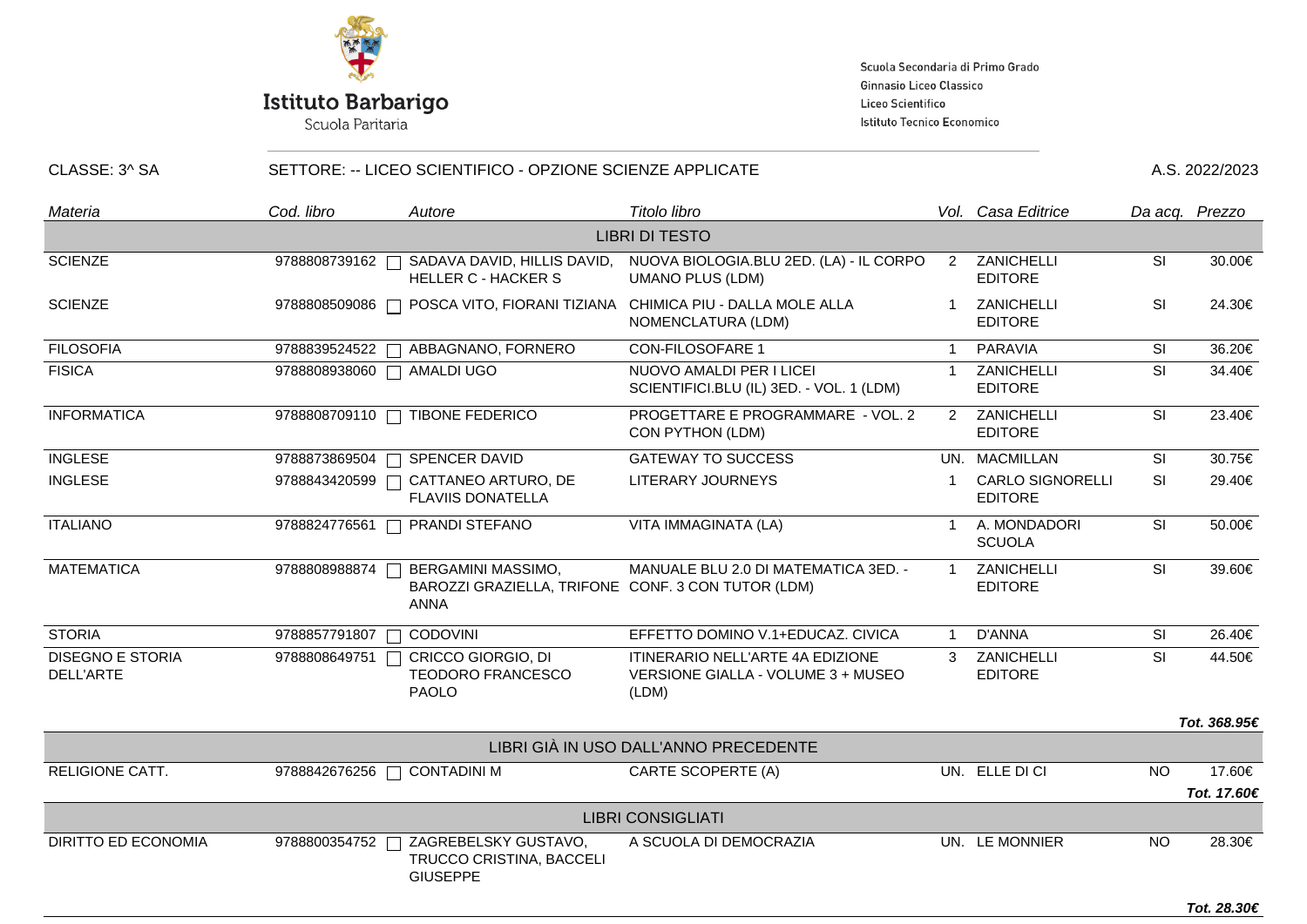**Totale: 414.85€**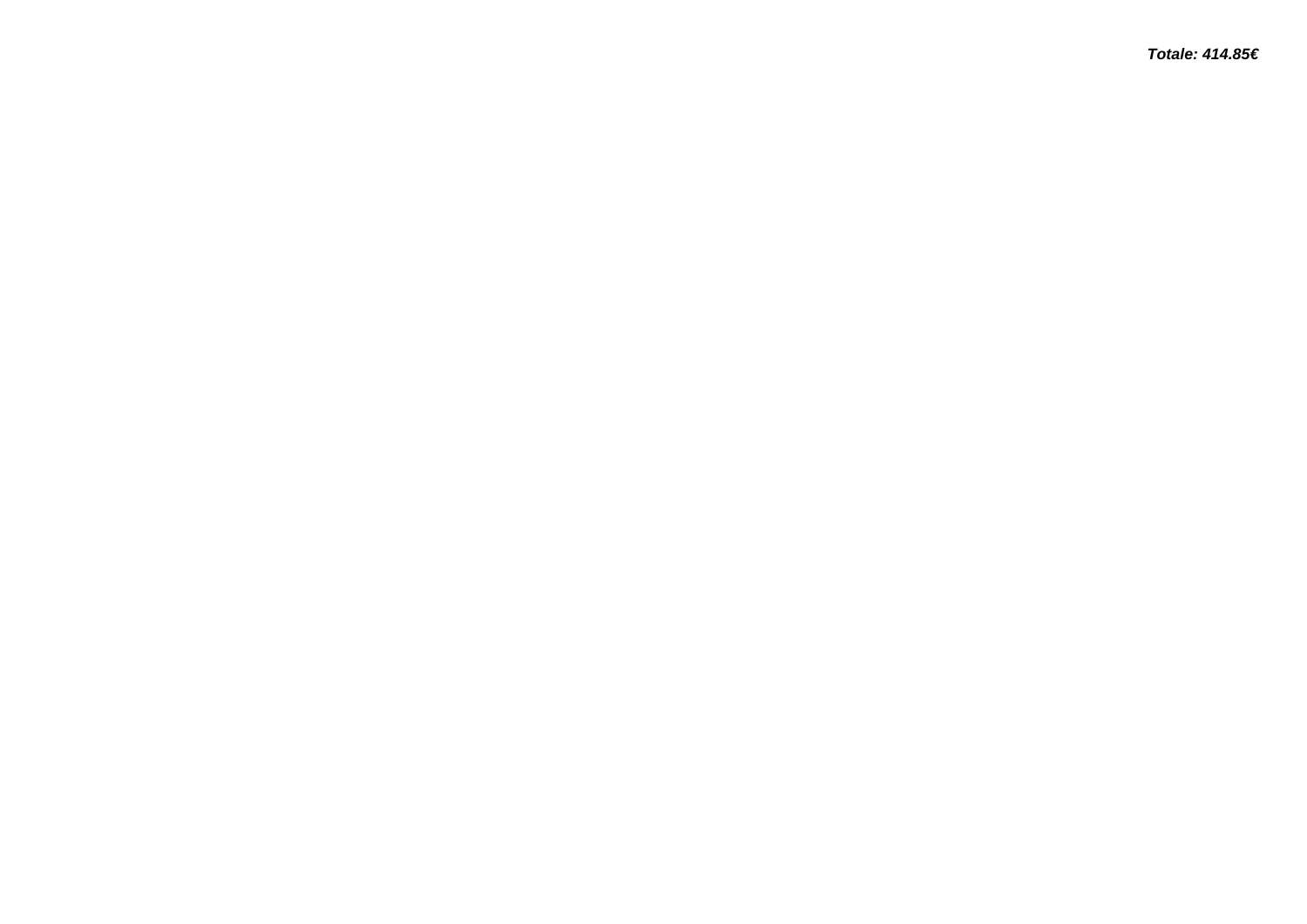

Scuola Paritaria

Scuola Secondaria di Primo Grado Ginnasio Liceo Classico Liceo Scientifico Istituto Tecnico Economico

| CLASSE: 4^ SA                               |               | SETTORE: -- LICEO SCIENTIFICO - OPZIONE SCIENZE APPLICATE                               |                                                                                       |                |                                  |                                   |                |
|---------------------------------------------|---------------|-----------------------------------------------------------------------------------------|---------------------------------------------------------------------------------------|----------------|----------------------------------|-----------------------------------|----------------|
| Materia                                     | Cod. libro    | Autore                                                                                  | Titolo libro                                                                          |                | Vol. Casa Editrice               |                                   | Da acq. Prezzo |
|                                             |               |                                                                                         | <b>LIBRI DI TESTO</b>                                                                 |                |                                  |                                   |                |
| <b>SCIENZE</b>                              | 9788808797179 | $\Box$                                                                                  | POSCA VITO, FIORANI TIZIANA CHIMICA PIU - DAGLI EQUILIBRI<br>ALL'ELETTROCHIMICA (LDM) | $\mathcal{P}$  | ZANICHELLI<br><b>EDITORE</b>     | SI                                | 23.30€         |
| <b>FILOSOFIA</b>                            | 9788839524539 | NICOLA ABBAGNANO,<br><b>GIOVANNI FORNERO</b>                                            | <b>CON-FILOSOFARE 2</b>                                                               | $\overline{2}$ | PARAVIA                          | <b>SI</b>                         | 47.70€         |
| <b>FISICA</b>                               | 9788808566683 | <b>AMALDI UGO</b>                                                                       | NUOVO AMALDI PER I LICEI<br>SCIENTIFICI.BLU 3ED. (IL) - VOL. 2 (LDM)                  |                | 2 ZANICHELLI<br><b>EDITORE</b>   | <b>SI</b>                         | 33.50€         |
| <b>INFORMATICA</b>                          | 9788808709110 | <b>TIBONE FEDERICO</b>                                                                  | PROGETTARE E PROGRAMMARE - VOL. 2<br>CON PYTHON (LDM)                                 | $2^{\circ}$    | ZANICHELLI<br><b>EDITORE</b>     | $\overline{\overline{\text{SI}}}$ | 23.40€         |
| <b>ITALIANO</b>                             | 9788824776646 | PRANDI STEFANO                                                                          | VITA IMMAGINATA (LA)                                                                  | $\mathcal{P}$  | A. MONDADORI<br><b>SCUOLA</b>    | SI                                | 42.60€         |
| <b>MATEMATICA</b>                           | 9788808241566 | BERGAMINI MASSIMO,<br>BAROZZI GRAZIELLA, TRIFONE CONF. 4 CON TUTOR (LDM)<br><b>ANNA</b> | MANUALE BLU 2.0 DI MATEMATICA 3ED. -                                                  |                | 2 ZANICHELLI<br><b>EDITORE</b>   | SI                                | 38.60€         |
| <b>STORIA</b>                               | 9788857792132 | <b>CODOVINI</b>                                                                         | EFFETTO DOMINO V.2+EDUCAZ. CIVICA                                                     | $\mathcal{P}$  | D'ANNA                           | <b>SI</b>                         | 27.30€         |
| <b>DISEGNO E STORIA</b><br><b>DELL'ARTE</b> | 9788808892621 | CRICCO GIORGIO, DI<br><b>TEODORO FRANCESCO</b><br><b>PAOLO</b>                          | ITINERARIO NELL'ARTE 4A EDIZIONE<br>VERSIONE GIALLA - VOLUME 4 CON MUSEO<br>(LDM)     | $\overline{4}$ | ZANICHELLI<br><b>EDITORE</b>     | SI                                | 40.50€         |
|                                             |               |                                                                                         |                                                                                       |                |                                  |                                   | Tot. 276.90€   |
|                                             |               |                                                                                         | LIBRI GIÀ IN USO DALL'ANNO PRECEDENTE                                                 |                |                                  |                                   |                |
| <b>INGLESE</b>                              | 9788838327254 | MARTELLI AURELIA, BRUSCHI<br><b>ISABELLA, NIGRA</b>                                     | IT'S LITERATURE - LIBRO MISTO CON HUB<br><b>LIBRO YOUNG</b>                           |                | RIZZOLI LANGUAGES                | <b>NO</b>                         | 27.20€         |
| <b>INGLESE</b>                              | 9788873869504 | <b>SPENCER DAVID</b>                                                                    | <b>GATEWAY TO SUCCESS</b>                                                             |                | UN. MACMILLAN                    | <b>NO</b>                         | 30.75€         |
| <b>MATEMATICA</b>                           | 9788808988874 | BERGAMINI MASSIMO,<br>BAROZZI GRAZIELLA, TRIFONE CONF. 3 CON TUTOR (LDM)<br><b>ANNA</b> | MANUALE BLU 2.0 DI MATEMATICA 3ED. -                                                  | $\overline{1}$ | ZANICHELLI<br><b>EDITORE</b>     | <b>NO</b>                         | 39.60€         |
| <b>RELIGIONE CATT.</b>                      | 9788842676256 | <b>CONTADINI M</b>                                                                      | CARTE SCOPERTE (A)                                                                    |                | UN. ELLE DI CI                   | <b>NO</b>                         | 17.60€         |
| <b>SCIENZE</b>                              | 9788808537744 | SADAVA DAVID, HILLIS M.<br>DAVID, ET ALL                                                | NUOVA BIOLOGIA BLU (LA) - IL CORPO<br><b>UMANO PLUS (LDM)</b>                         |                | UN. ZANICHELLI<br><b>EDITORE</b> | <b>NO</b>                         | 29.10€         |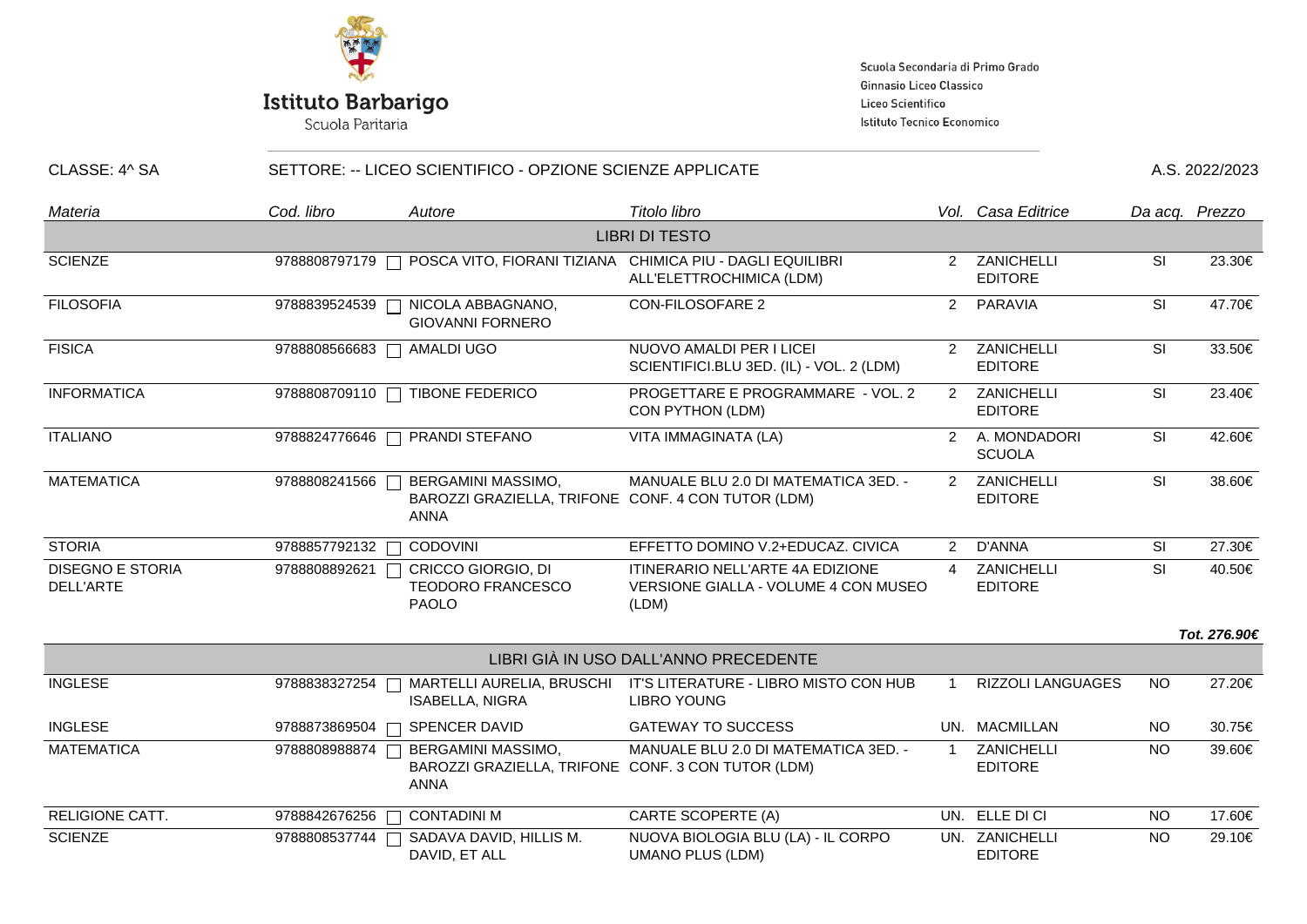| DIRITTO ED ECONOMIA | $\Box$ Zagrebelsky Gustavo.<br>9788800354752 「<br>TRUCCO CRISTINA, BACCELI<br><b>GIUSEPPE</b> | A SCUOLA DI DEMOCRAZIA | UN. LE MONNIER | NO | 28.30€ |
|---------------------|-----------------------------------------------------------------------------------------------|------------------------|----------------|----|--------|
|                     |                                                                                               |                        |                |    |        |

**Tot. 172.55€**

**Totale: 449.45€**